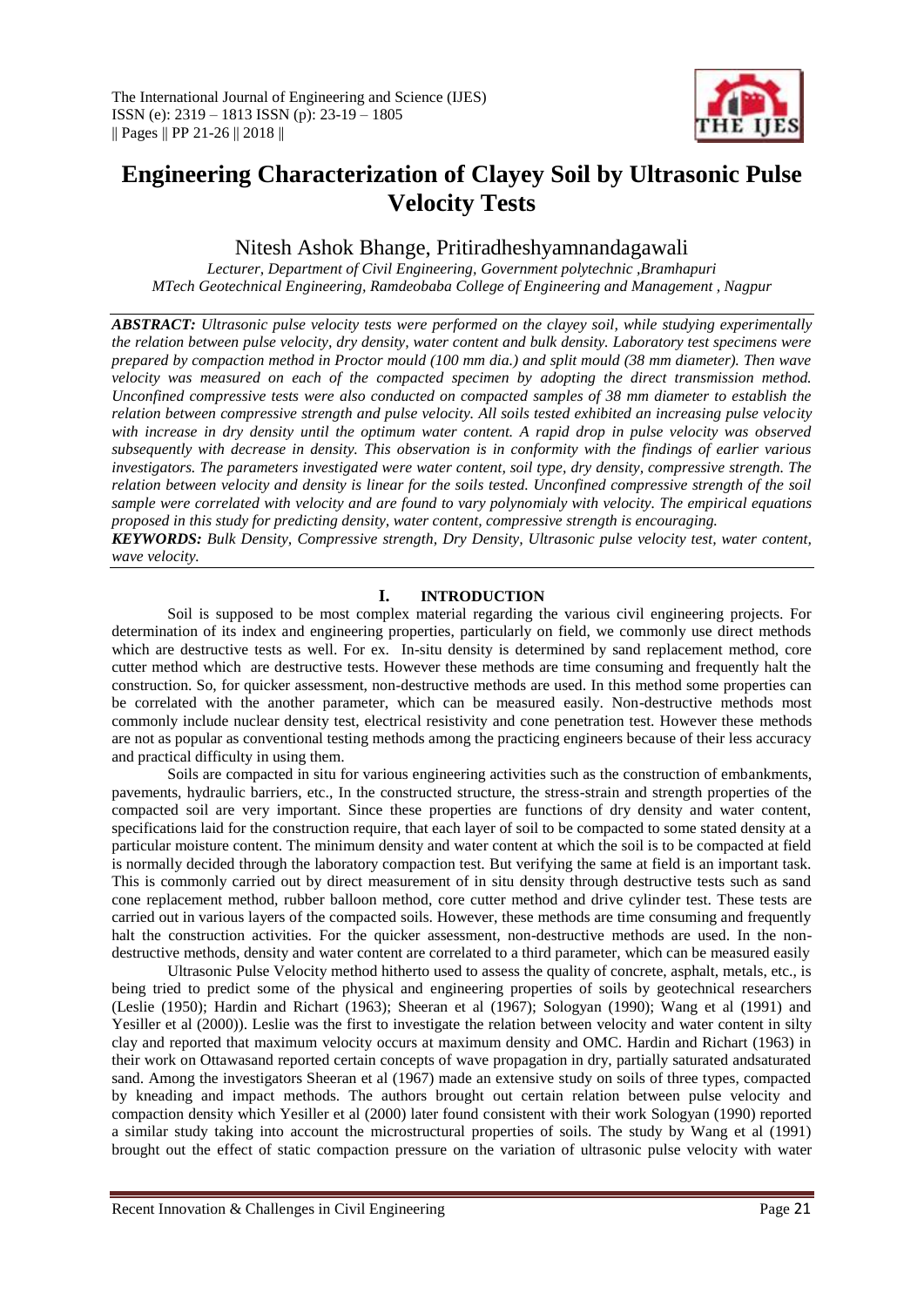content. Recently, Ferreira and Camarini (2001) investigated the feasibility of assessing the strength of stabilised soil through pulse velocity.

# **II. ULTRASONIC PULSE VELOCITY (UPV)**

In ultrasonic testing, an ultrasound [transducer](http://en.wikipedia.org/wiki/Ultrasonic_sensors) connected to a diagnostic machine is passed over the object being inspected. The transducer is typically separated from the test object by a couplant (such as oil) or by water, as in immersion testing. However, when ultrasonic testing is conducted with an [Electromagnetic](http://en.wikipedia.org/wiki/Electromagnetic_acoustic_transducer)  [Acoustic Transducer \(EMAT\)](http://en.wikipedia.org/wiki/Electromagnetic_acoustic_transducer) the use of couplant is not required.

There are two methods of receiving the ultrasound waveform: reflection and attenuation. In reflection (or pulse-echo) mode, the transducer performs both the sending and the receiving of the pulsed waves as the "sound" is reflected back to the device. Reflected ultrasound comes from an interface, such as the back wall of the object or from an imperfection within the object. The diagnostic machine displays these results in the form of a signal with an [amplitude](http://en.wikipedia.org/wiki/Amplitude) representing the intensity of the reflection and the distance, representing the [arrival](http://en.wikipedia.org/wiki/Arrival_time)  [time](http://en.wikipedia.org/wiki/Arrival_time) of the reflection. In attenuation (or through-transmission) mode, a transmitter sends ultrasound through one surface, and a separate receiver detects the amount that has reached it on another surface after traveling through the medium. Imperfections or other conditions in the space between the transmitter and receiver reduce the amount of sound transmitted, thus revealing their presence. Using the couplant increases the efficiency of the process by reducing the losses in the ultrasonic wave energy due to separation between the surfaces.



## **2.1Capabilities of UPV in Soil**

- 1. The relation between velocity and water content in-silty clay can be studied.
- 2. Certain concepts of wave propagation in dry, partially saturated and saturated sand can be reported.
- 3. Certain relation between pulse velocity and compaction density can be obtained.
- 4. A similar study can be done by taking into account the micro structural properties of soils.
- 5. The effect of static compaction pressure on the variation of ultrasonic pulse velocity with water content can be studied.
- 6. The feasibility of assessing the strength of stabilised soil through pulse velocity can be find out.
- 7. Velocity and compressive strength can be correlated.
- 8. Velocity and secant modulus can also be correlated.
- 9. By measuring the wave velocity, the shear modulus (G), Young's modulus (E), and Poisson's ratio (ν) can be determined for the strain level of  $10^{-4}\%$ .
- 10. Interrelationship between relative density of soil and ultrasonic pulse velocity can also be established.

# **III. MATERIAL, SAMPLE COLLECTION AND PREPARATION**

### 3.1 Soil

Soil is considered by the engineer as a complex material produced by the weathering of the solid rock. The formation of soil is as a result of the geological cycle continually taking place on the face of the earth. The cycle consists of weathering or denudation, transportation, deposition and upheaval, again followed by weathering and so on. The sample is collected from the Nagpur.region,

3.2 Sample preparation

Soil sample as received from the field is dried in the air. The clods broken with a wooden-mallet to hasten drying. The organic matter, like tree roots and pieces of bark is removed from the sample. Similarly matter other than oil, like shells is separated from the main soil mass. A noting is made of such removals and their percentage of the total soil sample is noted when samples are taken for estimation of organic content, lime content etc., total sample is taken for estimation without removing shells, roots etc.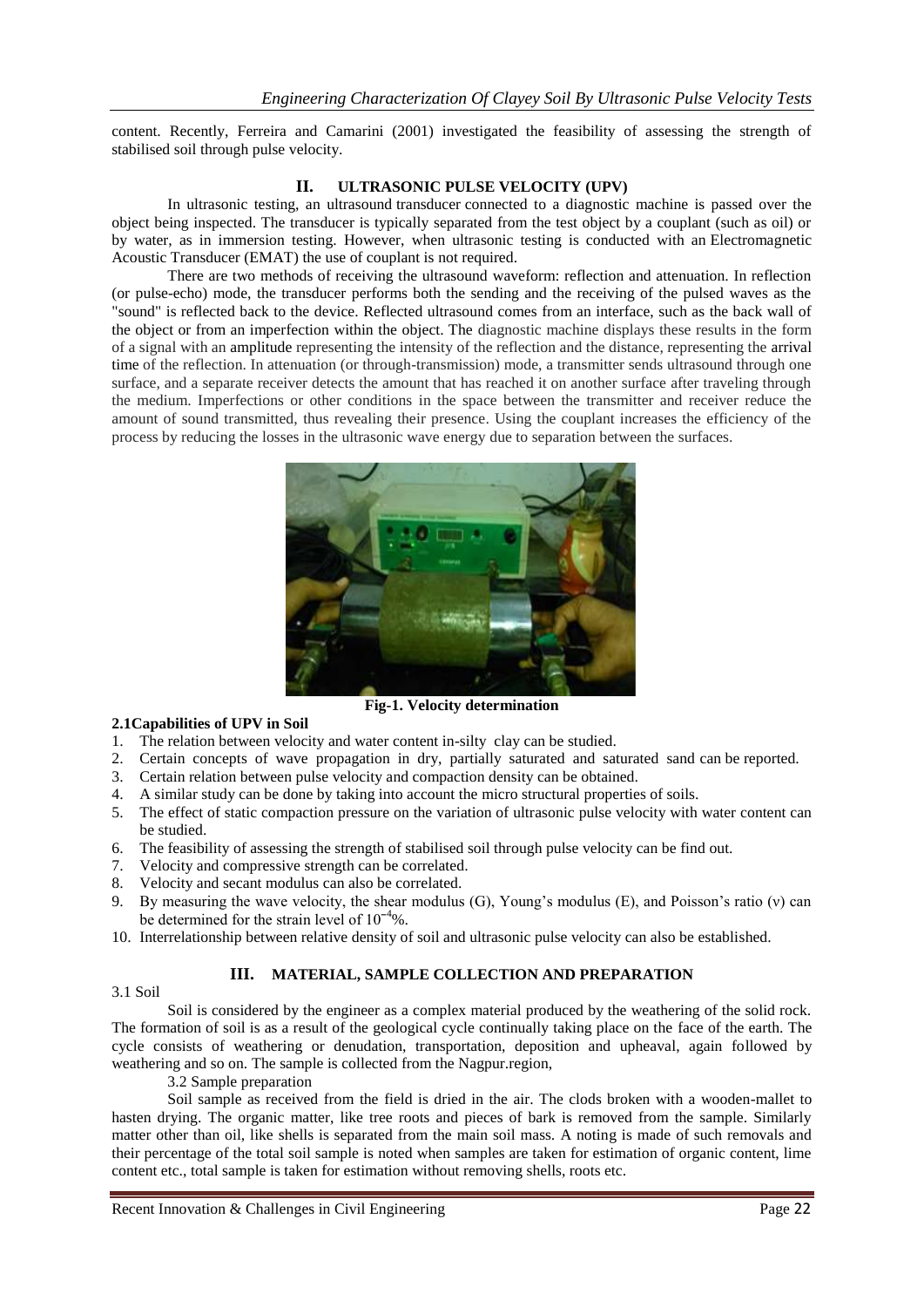|                         |                         |                                     | <b>Properties of Clayee soil</b>                      | <b>Ultra Sonic Pulse velocity</b><br>Length of sample= 0.133m,<br>diameter of sample= 0.1m |             |                                               |
|-------------------------|-------------------------|-------------------------------------|-------------------------------------------------------|--------------------------------------------------------------------------------------------|-------------|-----------------------------------------------|
| <b>Clayey</b>           |                         |                                     |                                                       |                                                                                            |             |                                               |
| soil                    |                         |                                     |                                                       |                                                                                            |             |                                               |
| <b>Sample</b>           | Water<br>content<br>(%) | <b>Bulk</b><br>density<br>$Y = w/v$ | Dry density<br>$Yd = Y/(1+w)$<br>(kN/m <sup>2</sup> ) | <b>Compressive</b><br>strength<br>(kN/m <sup>2</sup> )                                     | Time (usec) | $Velocity =$<br><b>Length/Time</b><br>(m/sec) |
| ī                       | 10.00                   | (kN/m <sup>2</sup> )<br>17          | 15.45                                                 | 55.02                                                                                      | 876.03      | 151.82                                        |
|                         |                         |                                     |                                                       |                                                                                            |             |                                               |
| $\overline{2}$          | 10.52                   | 17.5                                | 15.83                                                 | 61.73                                                                                      | 620         | 214.51                                        |
| $\overline{\mathbf{3}}$ | 11.11                   | 17.7                                | 15.93                                                 | 81.13                                                                                      | 508         | 261.81                                        |
| $\overline{4}$          | 11.53                   | 17.9                                | 16.03                                                 | 91.71                                                                                      | 449         | 296.21                                        |
| 5                       | 12.00                   | 18.1                                | 16.16                                                 | 91.79                                                                                      | 442         | 300.9                                         |
| $\overline{6}$          | 12.50                   | 18.2                                | 16.18                                                 | 97                                                                                         | 441.42      | 301.3                                         |
| 7                       | 13.04                   | 18.4                                | 16.28                                                 | 98.56                                                                                      | 406         | 327.58                                        |
| $\overline{\mathbf{8}}$ | 13.51                   | 18.5                                | 16.3                                                  | 98.58                                                                                      | 390         | 341.02                                        |
| 9                       | 14.20                   | 18.7                                | 16.37                                                 | 100.52                                                                                     | 372         | 357.52                                        |
| 10                      | 14.80                   | 19                                  | 16.55                                                 | 101.42                                                                                     | 360         | 369.44                                        |
| $\overline{11}$         | 15.15                   | 19.3                                | 16.76                                                 | 105.22                                                                                     | 355         | 374.64                                        |
| 12                      | 15.62                   | 19.5                                | 16.87                                                 | 105.89                                                                                     | 352         | 377.84                                        |
| 13                      | 16.00                   | 19.7                                | 16.98                                                 | 107.15                                                                                     | 350         | 380                                           |
| 14                      | 16.66                   | 19.9                                | 17.06                                                 | 109.89                                                                                     | 342         | 388.88                                        |
| $\overline{15}$         | 17.24                   | 19.1                                | 16.29                                                 | 110.11                                                                                     | 351.26      | 378.63                                        |
| 16                      | 17.64                   | 18.7                                | 15.9                                                  | 112.35                                                                                     | 355.76      | 373.84                                        |
| 17                      | 18.18                   | 17.9                                | 15.15                                                 | 112.95                                                                                     | 361.88      | 367.52                                        |
| 18                      | 18.75                   | 18.9                                | 15.92                                                 | 120                                                                                        | 378         | 351.82                                        |

|  |  |  |  | 3.3 Properties of Soil Sample and Testing |
|--|--|--|--|-------------------------------------------|
|  |  |  |  |                                           |

# **IV. DEVELOPMENT OF CALIBRATION CURVES**



# **Fig-1 Velocity- water content relation**

**Observations** 

We can see that it resembles like compaction curve.The velocity water content relationship indicates that, the pulse velocity increased with water content up to water content close to OMC.Beyond OMC the increase in water content showed a reduction in pulse velocity for the soil tested.The relation between velocity and compaction water content follows the typical characteristic relation density and water content (proctor,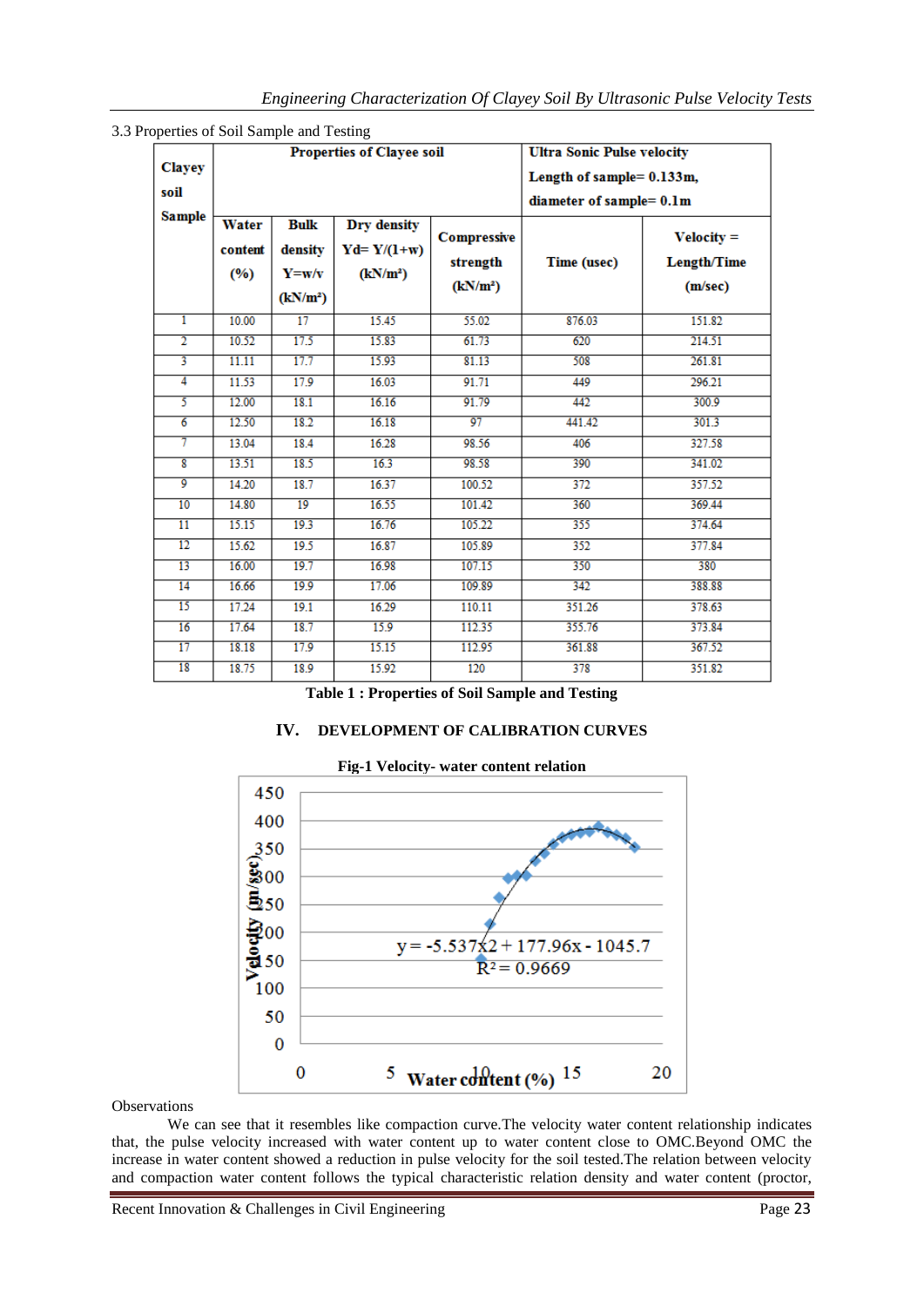1933) and is found to be valid with the same compactiveefforts.Leslie (1950) had also reported that maximum velocity occurs at maximum density and OMC.



**Fig-2 Velocity vs. bulk densityFig-3 Velocity- dry density relation**

**Observations** 

- The relation between these two parameters are analyzed.
- For a given soil, the velocity increased with increase in density.
- Ultrasonic waves are propagating with the velocity under different water contents irrespective of dry or wet side of compaction and soil type, which shows that the density and water content have cumulative effect on velocity.
- Since the relation between density and velocity is linear , the results of the tests are combined for this soil sample to arrive at an empirical relation between the two parameters.
- The linear relation obtained through regression analysis between velocity and density is given in following equation,

 $y = 126.84 x - 1745.3.....(1)$ 

*²* = 0.7257………………..(2)

- The correlation coefficient ( $\mathbb{R}^2 = 0.7257$ ) for the above equation which shows reasonable association between the two parameters investigated
- The above equation can be used to determine the density of compaction , if velocity is known or vice versa.



**Fig Variation of velocity with compressive strength.**

Observation

Unconfined compressive strength measured on the soil samples are related with velocity of propagation of ultrasonic waves as both of them are functions of density and moisture content. independently.

- The compressive strength increases exponentially with increase in velocity.
- Exponential curve fitting resulted in the following equation,

 $y = 35.766e^{0.003x}$ ..... (3)

 $R^2 = 0.9069$ ..........(4)

## **V. VALIDATION OF THE EQUATION ARRIVED**

The equations presented below can be combined appropriately to arrive at the density of compaction and compaction moisture content, if the velocity is known. For example eq. A and B can be used to determine water content and density, if ultrasonic pulse velocity of the clayey soil is known. The maximum variation in the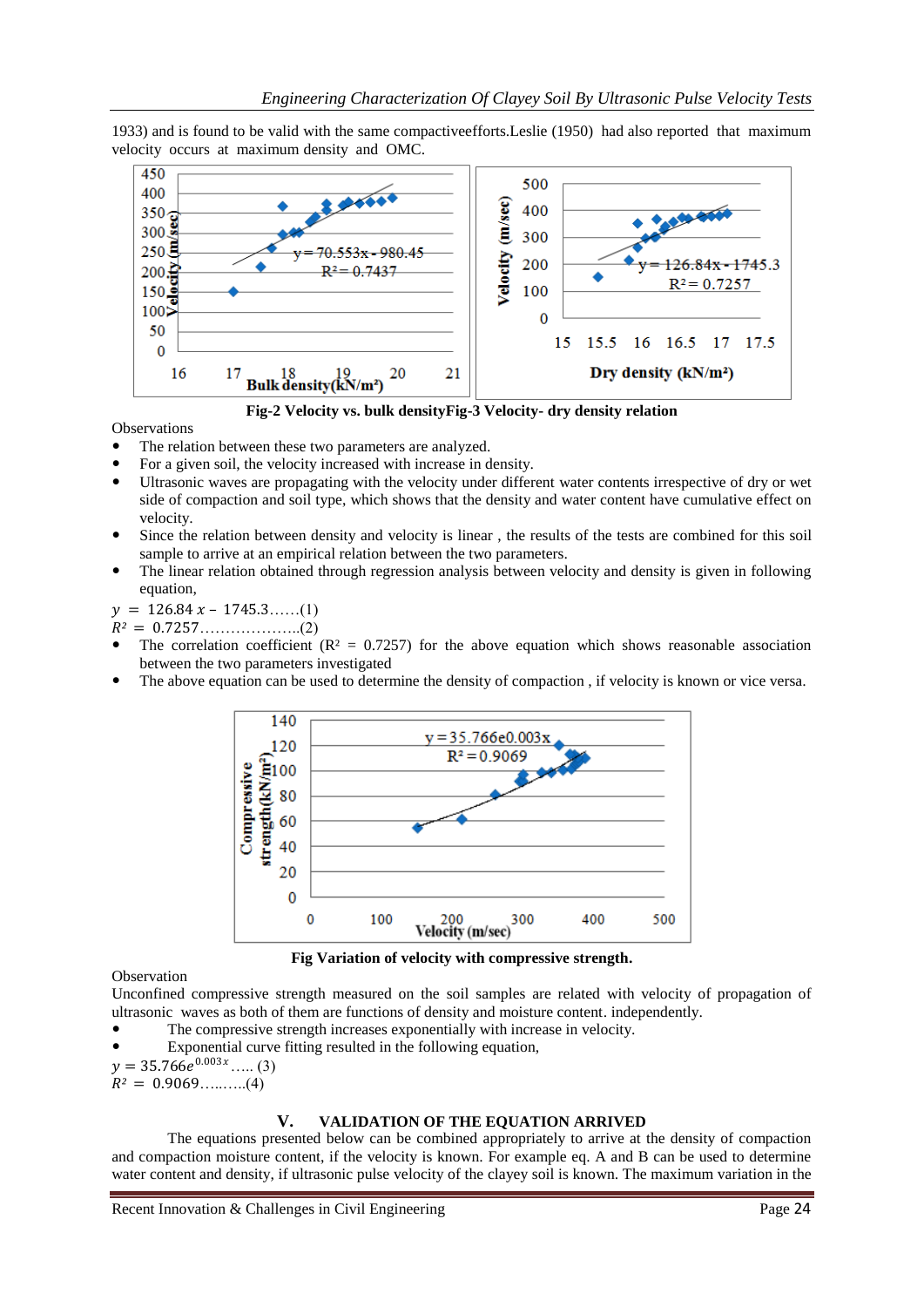calculated water content is 5.06%. The maximum variation in the dry density is obtained as 3.19%. Unconfined compressive strength and the ultrasonic pulse velocity have been determined on the same soil at various water content. Eq. (C) has been used to calculate the compressive strength with pulse velocity arrived from the experiments.

Equations which are obtained from fig-2 as follow,  $V = -5.537 \times (wc)^2 + 177.96(wc) - 1045.7$  (A) Equations which are obtained from the fig 3 is as follow,  $V = 126.84 \times (Yd) - 1745.3$  (B) Equations which are obtained from the fig 4 is as follow,  $qu = 35.766e^{0.003v}$ (C) Where,  $V =$  Ultrasonic pulse velocity (m/sec)  $wc = Water content (%)$ 

 $Yd = Dry density (kN/m<sup>2</sup>)$ 

 $qu = Compressive strength (kN/m<sup>2</sup>)$ 

| Sr. No.         | <b>Experimental data</b>    |                 | <b>Empirical equation</b>   |             |  |
|-----------------|-----------------------------|-----------------|-----------------------------|-------------|--|
|                 | <b>Compressive strength</b> | <b>Velocity</b> | <b>Compressive strength</b> | % variation |  |
| II              | 55.02                       | 151.8           | 56.39                       | 2.49        |  |
| $\frac{2}{3}$   | 61.73                       | 214.5           | 68.06                       | 10.25       |  |
|                 | 81.13                       | 261.8           | 78.44                       | 3.32        |  |
| 4               | 91.71                       | 296.2           | 86.97                       | 5.17        |  |
| 5               | 91.79                       | 300.9           | 88.2                        | 3.91        |  |
| $\overline{6}$  | 97                          | 301.3           | 88.31                       | 8.96        |  |
| 7               | 98.56                       | 327.6           | 95.56                       | 3.04        |  |
| 8               | 16.3                        | 341.02          | 16.45                       | 0.91        |  |
| 9               | 98.58                       | 341             | 99.48                       | 0.91        |  |
| $\overline{10}$ | 100.52                      | 357.5           | 104.53                      | 3.99        |  |
| $\overline{11}$ | 101.42                      | 369.4           | 108.33                      | 6.81        |  |
| 12              | 105.22                      | 374.6           | 110.03                      | 4.57        |  |
| 13              | 105.89                      | 377.8           | 111.09                      | 4.91        |  |
| 14              | 107.15                      | 380             | 111.83                      | 4.37        |  |
| 15              | 109.89                      | 388.9           | 114.84                      | 4.50        |  |
| $\overline{16}$ | 110.11                      | 378.6           | 111.36                      | 1.14        |  |
| $\overline{17}$ | 112.35                      | 373.8           | 109.77                      | 2.30        |  |
| 18              | 112.95                      | 367.5           | 107.71                      | 4.64        |  |

#### **4.1 Variation between experimental & calculated compressive strength data Table 2** : Experimental and Empirical data variation

### **VI. CONCLUSION**

In this study soil specimen were tested and pulse velocities were measured by direct transmission method. The parameters investigated were water content, soil type, dry density, compressive strength. Based on the results following conclusions are drawn.The relation between velocity and water content established an identical relation to that of a typical compaction characteristic curve of proctor (1933) and is also in comparison with the observations reported by Yesiller et al (2000) and T. Senthilmurugan, K. Ilamparuthin. The relation between velocity and density is linear for the soils tested.Unconfined compressive strength of the soil sample were correlated with velocity and are found to vary exponentially with velocity.The empirical equations proposed in this study for predicting density, water content, compressive strength is encouraging.

### **6.1 Limitations**

Though the findings of this study are encouraging and support the use of ultrasonic pulse velocity technique as another method to access the quality of compaction, strength of soil, it has the following limitations:

1. The equations proposed in this study need field investigations.

2. Direct transmission adopted in this study cannot be extended to the field compacted soils without sampling.

3. The effect of microstructure variation of compacted soil on velocity is not considered in this study.

Despite the limitations brought out in this study, this technique can be continued to assess the adequacy as an auxiliary method to investigate the compaction and mechanical properties of soils.